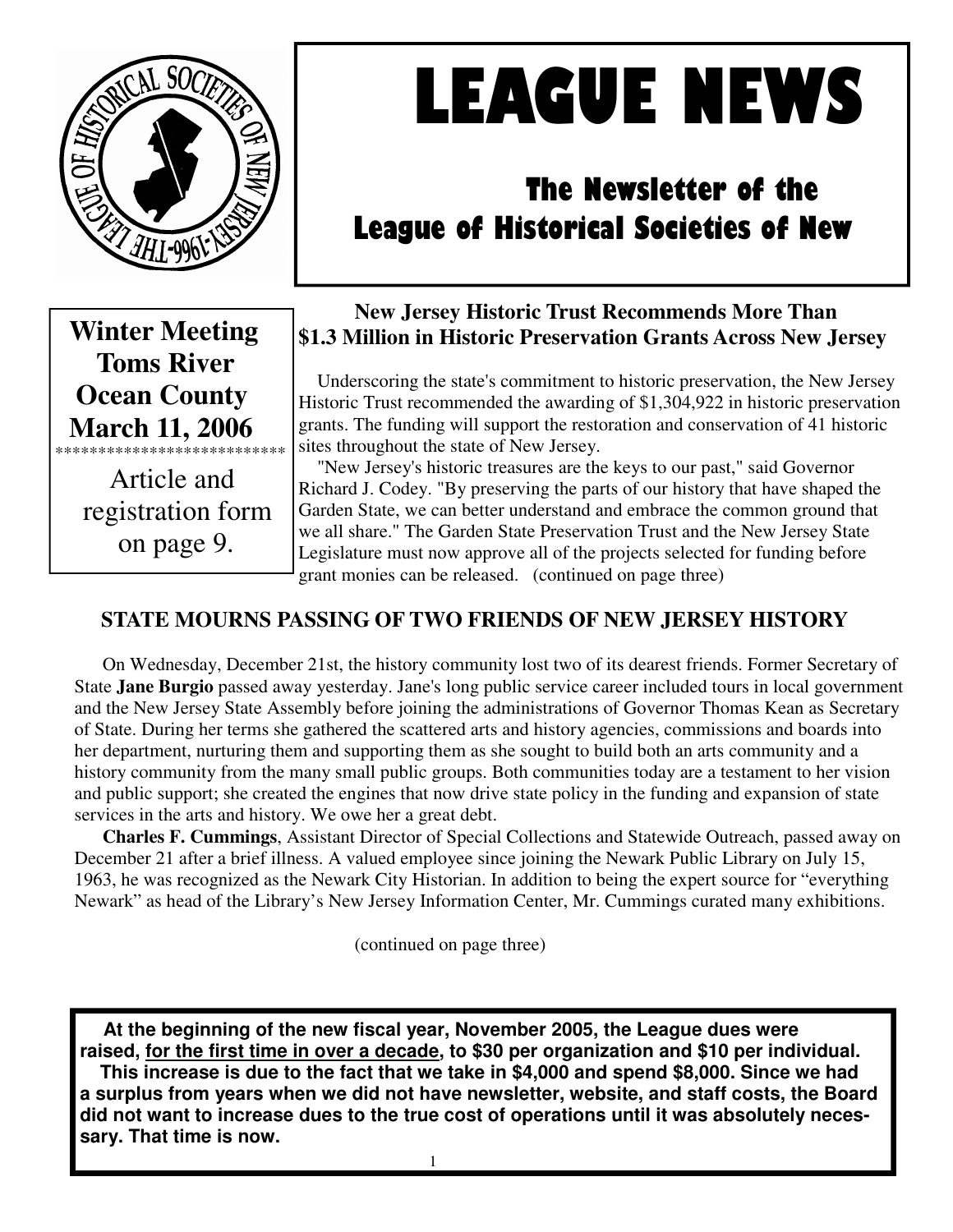## **The Slate of Officers and Directors of the League of Historical Societies of New Jersey**

 Listed below are your officers and trustees:

President - Robert J. Hunter Haddon Heights Historical Society (two-year term)

First Vice President— J.B. Vogt Fellowship for Metlar House (two-year term)

Vice-President, Northern— John E. Chance Montclair Historical Society (two-year term)

Vice-President, Central— James T. Raleigh Friends of Monmouth Battlefield (two-year term)

Vice-President, Southern— Jean Lacey Ocean County Historical Society (two-year term)

Secretary— Kevin M. Hale Metuchen-Edison Historical Society (two-year term)

Treasurer— Dorothy M. Andrew Gloucester County Historical Society (two-year term)

Trustee, Southern— Sonia L. Forry Historical Preservation Society of Upper Township (two-year term)

Trustee, Southern— June Sheridan Atlantic County Historical Society (four-year term)

Trustee-at-Large— Patricia Drummond Historical Association of Fair Haven (four-year term) Trustee, Northern— Betty Hardy Madison Historical Society (four-year term)

Trustee, Central— William Fidurski Clark Historical Society (four-year term)

Trustee-at-Large— Robert R. Longcore Sussex County Historical Society

Trustee, Northern— Dorothy E. Johnson Oakeside-Bloomfield Cultural **C**enter

Trustee, Central vacant

#### \*\*\*\*\*\*\*\*\*\*\*\*\*\*\*\*\*\*\*\*\*\*\*\*\*\*\*\*\*

 The following are valuable members of our board, but they are not elected positions:

Membership Chairman Dorothy Pietrowski Madison Historical Society Trustees Emeriti Bernard Bush Hightstown-East Windsor Historical Society

Ruth Kane Fern Passaic County Historical Society

**DEADLINE**: Submissions for the April issue of *League News* must be on the editor's desk no later than March 15, 2006. Please send all items to: Linda Barth, 214 North Bridge Street, Somerville, New Jersey 08876; barths@att.net.

**Material submitted electronically should be in WORD format. Photographs will be scanned and returned. Digital photographs should be submitted in .jpeg or .tiff.** 

# **PRESIDENT'S CORNER**

Dear Members:

 While I do not have a crystal ball, I believe the State of New Jersey may have more financial problems in 2006. It would not hurt matters to mention to your Assembly representatives and your State Senator, whenever you see them, how much we all value the Historical Commission, the New Jersey Historical Trust and the State Archives.

 I do not need a crystal ball see that my term as President of the League is up at the Fall meeting. The nominating committee can use suggestions for regional representatives. Please consider letting Linda Barth know if you are interested in finding out more about the officers and committees of the League. We need members to reactivate the library committee and the school teachers New Jersey history committee.

 Please take a moment to ask your local society treasurer if they have sent in the 2005-2006 dues. Please keep us informed about change in officers and mailing and email addresses

Thank you.

Sincerely, Bob Hunter bhunte@camden.lib.nj.us 856-465-7751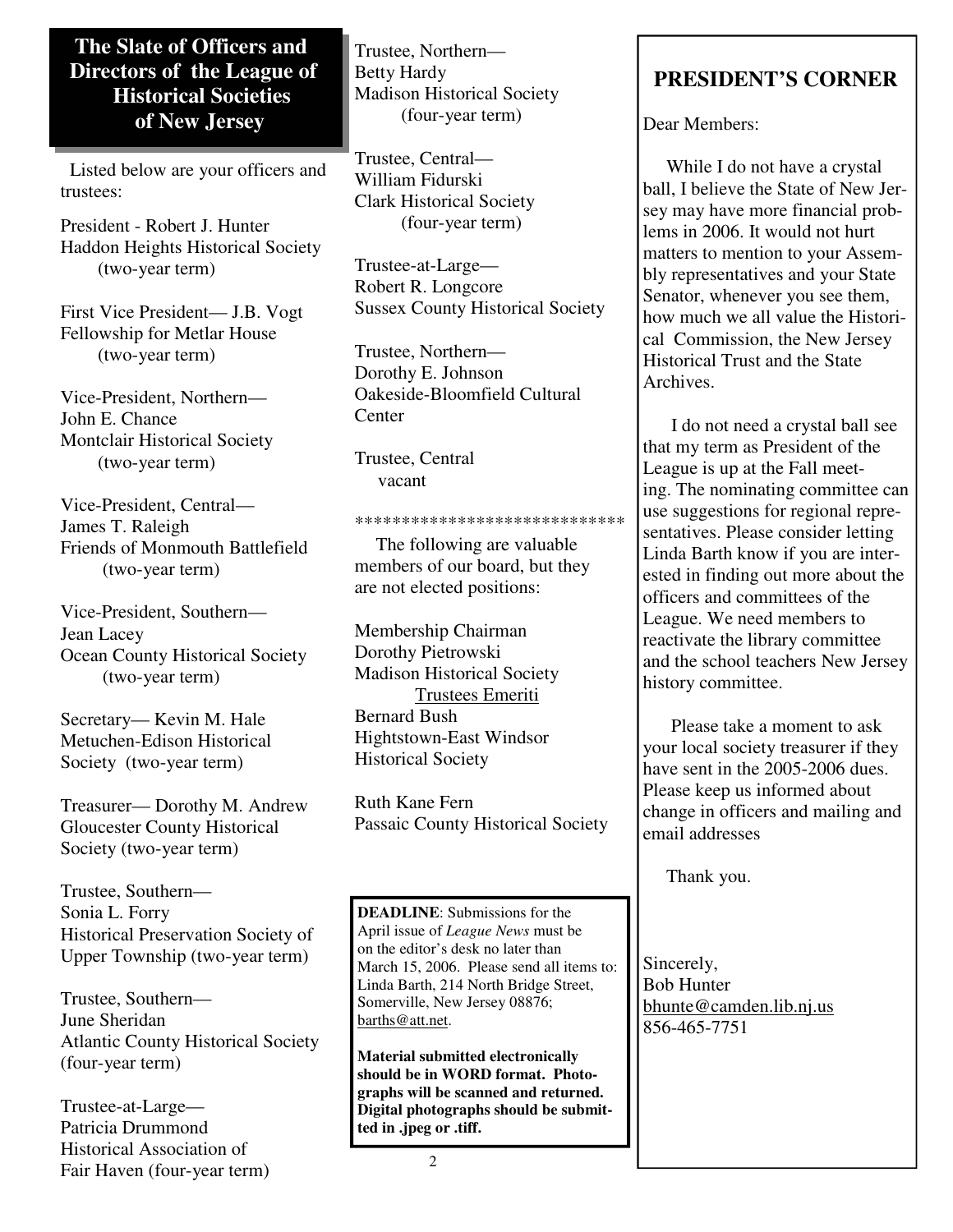#### **HISTORY COMMUNITY MOURNS PASSING** (continued from page one)

Two examples are the current *"Photo by Dorer: American Photographer and New Jersey Chronicler"* exhibition and last summer's *Newarks of the World*.

 His "Knowing Newark" feature articles appeared regularly in the *Star-Ledger's Newark This Week* section. He authored/coauthored several books, including *Remembering Essex: A Pictorial History of Essex County, New Jersey*; *Newark, The Golden Age*; *Newark, An American City*; and *History of Newark, New Jersey, 1666- 2002*. Additionally, he provided valuable assistance to countless other authors' published works. Mr. Cummings gave many tours of the neighborhoods of Newark and was a frequent speaker on these topics. A charter member of the Newark Preservation and Landmarks Committee, he dedicated his efforts to saving Newark's historic buildings.

 During his years at the Library, he received numerous awards and honors. Most recently, he was given the key to the city by Mayor Sharpe James. He was the co-recipient of the 2005 Public Humanities Award from the New Jersey Council for the Humanities for his exemplary work in the public humanities. The American Library Association's History Section of the Reference and User Services Association's presented him with the "Genealogical Publishing Company/History Section Award." Also acknowledged were Mr. Cummings' forty years of public service at the Library, his twenty years as an academic instructor, his twenty-plus years of service to the American Library Association's history section, and his authorship of countless professionaljournal articles and newspaper columns.

 Mr. Cummings was an Adjunct Professor at Rutgers University and a much sought-after speaker on topics relating to Newark.

————————————————————————————————————————————

#### **NEW JERSEY HISTORIC TRUST GRANTS** (continued from page one)

 The Historic Trust administers the Garden State Historic Preservation Trust Fund, which was created to promote historic preservation, and encourage joint preservation efforts by the public and private sectors. It funds both capital projects and planning projects for historic preservation.

 Since 1990, the Trust has awarded a total of \$96.26 million in matching grants to 455 preservation projects through the Garden State Historic Preservation Trust Fund and the Historic Preservation Bond Program. This is the fifth round of funding under the current matching grant program, which was established by a voterapproved ballot initiative to preserve open space, farmland and historic sites.

 Established in 1967, the New Jersey Historic Trust is the only nonprofit historic preservation organization in New Jersey created by state law. In November 2002, the Trust officially became an affiliate of the Dept. of Community Affairs, in an effort to better realign the state's smart growth initiatives with historic revitalization.

2005 Historic Site Management Grant Projects (listed in alphabetical order by municipality) Mary Etta Cox House Outbuildings, Barnegat, Ocean County, \$46,660 to the township Presbyterian Church at Bound Brook, Bound Brook, Somerset County, \$29,178 to the church St. Andrew's Episc. Church, Bridgeton, Bridgeton, Cumberland County, \$14,972 to the church St. Mary's Hall-Doane Academy, Burlington, Burlington County, \$15,225 to Trustees of Burlington College Battleship New Jersey, Camden, Camden County, \$11,099 to the Home Port Alliance for the USS New Jersey Camden Collaboration (Walt Whitman House, Pomona Hall, Harleigh Cemetery), Camden, Camden County,

\$24,000 to South Jersey Tourism Corporation Cape Island Presbyterian Church, Cape May, Cape May County, \$50,000 to Cape May State Playhouse Kirkpatrick Memorial Presby. Church, East Amwell, Hunterdon County, \$39,596 to the church Edgewater Municipal Building, Edgewater, Bergen County, \$27,810 to the borough Fleming Castle, Flemington, Hunterdon County, \$18,750 to the borough Pittstown Station, Franklin Township, Hunterdon County \$15,750 to the township

(continued on page four)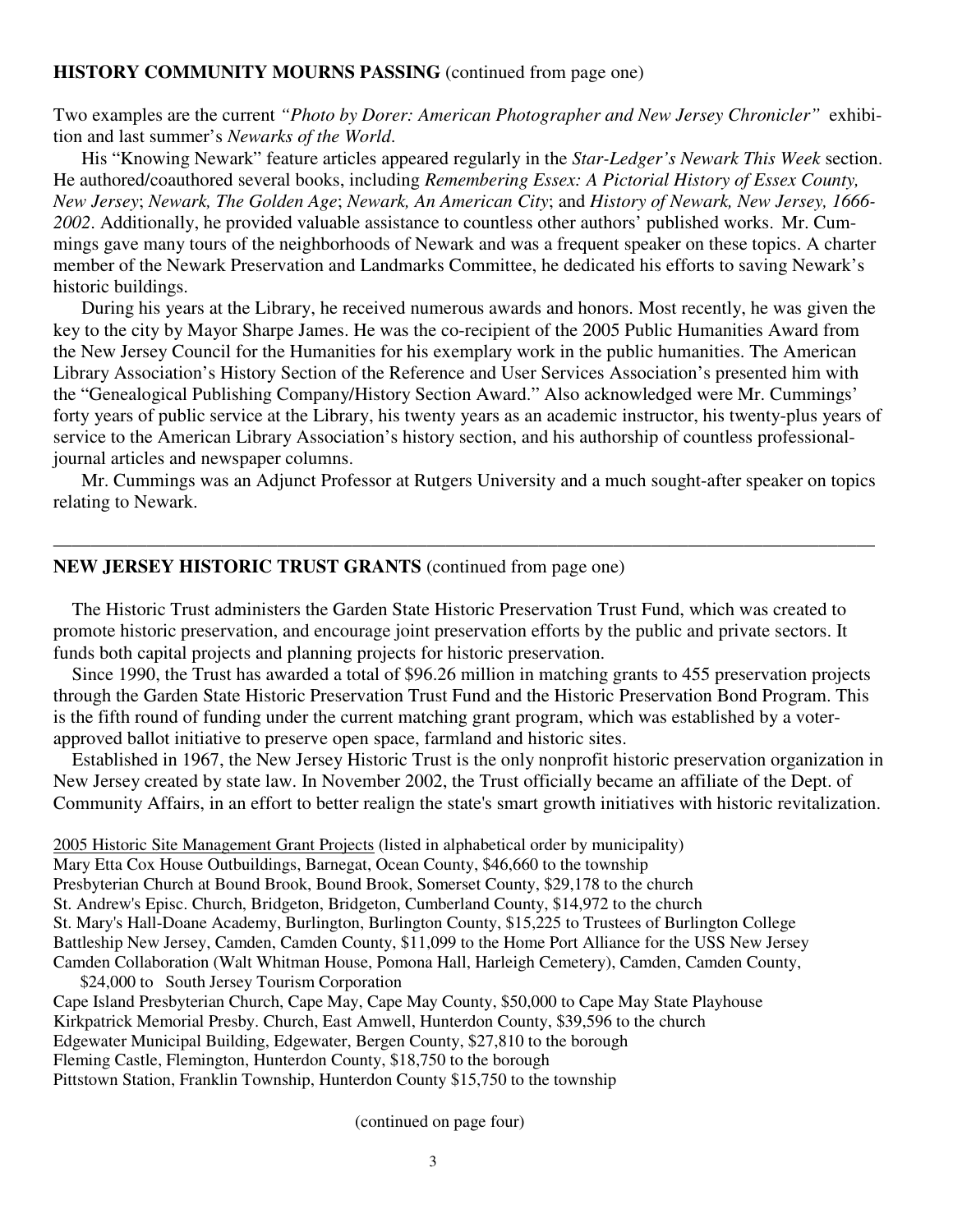#### **HISTORIC TRUST GRANTS** (continued from page three)

Glen Ridge Municipal Complex, Glen Ridge, Essex County, \$10,500 to the borough Greenwich Lower Meeting Hs. and Cemet., Greenwich, Cumberland County, \$5,000 to the Greenwich Friends Meeting Glen Alpin, Harding, Morris County, \$50,000 to the township Stockton Street Historic District, Hightstown, Mercer County, \$42,298 to the borough St. Luke's Episcopal Church, Hope, Warren County, \$11,021 to the church Ellis Island Laundry Building, Jersey City, Hudson County, \$50,000 to Save Ellis Island Presbyterian Church of Chatham Township, Madison County, Morris County, \$23,557 to Madison Masonic Lodge No. 93 Life-Saving Station, Manasquan, Manasquan, Monmouth County, \$32,047 to the borough All Saints' Episcopal Church, Millington, Millington, Morris County, \$12,461 to the church Millville Army Airfield Hanger #8, Millville, Cumberland County, \$50,000 to Millville Army Air Field Museum Upper Montclair Bellvue Ave. Library, Montclair, Essex County, \$50,000 to Montclair Township Library Evergreens, Crane & Clark Houses, Montclair, Essex County, \$28,960 to Montclair Historical Society First Baptist Church of Mount Holly, Mount Holly, Burlington County, \$49,995 to the First Presbyterian Church of Mount Holly Convent of Saint Peter the Apostle, New Brunswick, Middlesex County, \$43,778 to Catholic Charities, Diocese of Metuchen Ballantine Mansion Carriage House, Newark, Essex County, \$50,000 to the Newark Museum Association South Park Calvary Presbyterian Church, Newark, Essex County, \$50,000 to Lincoln Park Coast Cultural District Temple B'nai Abraham, Newark, Essex County, \$24,497 to the Deliverance Evangelistic Center Octagon Shelter at Branch Brook Park, Newark, Essex County, \$41,756 to the Branch Brook Park Alliance Orange Free Public Library, Orange, Essex County, \$38,325 to the library Eastside Park Horse Stable, Paterson, Passaic County, \$50,000 to Eastside Neighborhood Association Princeton Theological Seminary, Princeton, Mercer County, \$49,995 to the seminary Telegraph Building, Salem, Salem County, \$14,552 to Preservation Salem, Inc. Alphonso Eakin House and Bathhouse, Salem, Salem County,\$18,000 to the Salem County Historical Society District 98 Schoolhouse, Stockton, Hunterdon County, \$22,462 to the Stockton Board of Education Dickinson Mansion/East Trenton Library, Trenton, Mercer County, \$25,748 to Trenton Public Libraries St. Michael's Episcopal Church, Trenton, Mercer County, \$26,250 to the church Trenton Friends Meeting House, Trenton, Mercer County, \$42,775 to the meeting Port Colden United Methodist Church , Washington, Warren County, \$27,000 to the church Peachfield and Old School House, Westampton, Burlington County, \$49,155 to the National Society of the Colonial Dames in America in New Jersey Mount Zion Cemetery, Woolwich Township, Gloucester County, \$21,750 to Historical and Educational Lodge-Hall

Preservatory

For questions about the grants, please contact Catherine Goulet, Principal Historic Preservation Specialist, NJ Historic Trust; 609-984-7071; cgoulet@dca.state.nj.us

# **INVITE YOUR FRIENDS AND FELLOW MEMBERS…**



 **...**to become individual members of the League. For just \$10, individual subscribers may receive their own copy of the *League News*. But equally important, the contributions of these

subscribers help to support the work of the League: publicizing local events and advocating for both local and statewide projects. Individuals may send their dues, payable to League of Historical Societies of New Jersey (LHSNJ), to Dorothy Pietrowski, League of Historical Societies of New Jersey, P.O. Box 909, Madison, New Jersey 07940.

Thanks for spreading the word in your own society.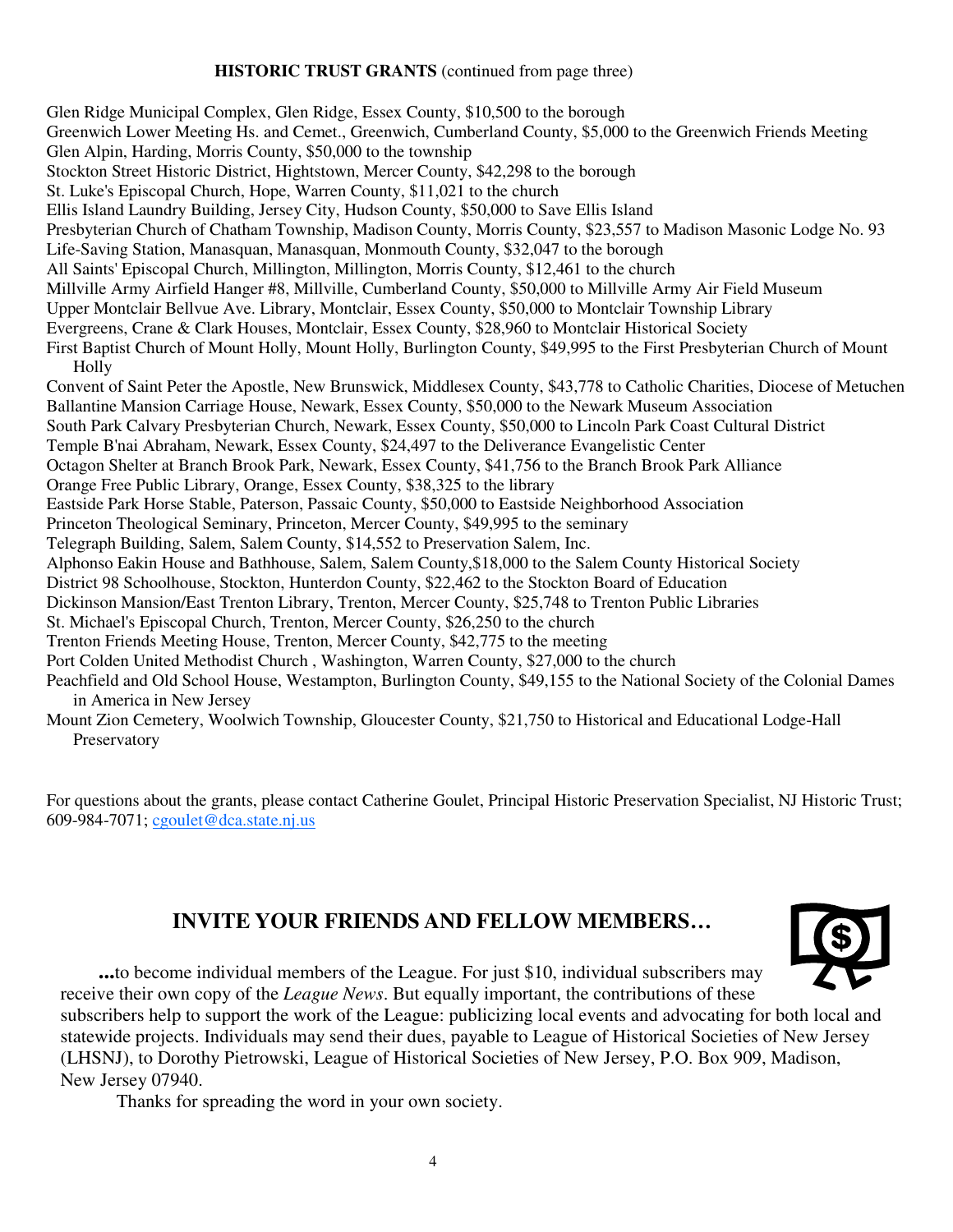#### **IDEAS-4-U by Jack Chance**

 Are you in charge of arranging programs for your society? Are you running out of ideas?

 **The New Jersey Council for the Humanities** (NJCH), a nonprofit organization, was established in 1973 as the state partner of the National Endowment for the Humanities. The Council's Horizons Speakers Bureau provides lecturers in humanities areas as wide-ranging as ethnic and cultural studies, history, literature, interpretation of the arts, and public policy. These programs, available to New Jersey nonprofit organizations, are free and open to the public and include time for audience discussion. More than 170 topics by over 70 speakers are available for selection. During 2003, over 225 programs were hosted by organizations from Sussex to Atlantic County.

 Any New Jersey nonprofit organization that is able to provide an appropriate site and an audience of thirty or more people is eligible to apply. Programs are frequently hosted by libraries, historical societies, museums, civic associations, public agencies, senior centers, and other community groups. NJCH reserves the right to give preference to organizations that have not previously hosted speakers.

 Each organization may register for two programs within a oneyear period beginning with the date of the first presentation. There is a one-year registration fee of \$75 that must be paid when the application for the first program is submitted. You may contact the Council at 609-695-4838 or visit them on the web at www.njch.org.

#### **NEW JERSEY AUTHOR RECEIVES AWARD**

 Margaret Thomas Bucholz's new book, *New Jersey Shipwrecks: 350 Years in the Graveyard of the Atlantic*, has won the Foundation for Coast Guard History's annual Regional History Award. This national recognition is presented to an author whose works have significantly contributed to furthering public awareness of Coast Guard heritage.

 Foundation judges called the book "a brilliantly researched chronicle of shipwrecks along the New Jersey shore from 1642 to the present day." A review of the book in the U.S. Life-Saving Service Heritage Association's Wreck and Rescue Journal said Shipwrecks "stands out among the best books written on Coast Guard history during the year 2004."

 "The perils of mariners who are caught in the vicissitudes of Mother Nature and an unforgiving sea are as real today as in yesteryear, and the Coast Guard often remains the last hope for deliverance from disaster," Foundation Chairman Howard B. Thorsen, Vice Admiral, U.S. Coast Guard (retired) said. New Jersey Shipwrecks, a large-format hardcover published by Down The Shore Publishing, takes readers on a gripping voyage through the "Graveyard of the Atlantic," with firstperson accounts, historical reports, and 142 photos and illustrations.

 "It's important to make history as accessible as possible, and I think I've brought to life the experience of the struggle to save wrecked mariners along our coast, especially when the story is told in the words of the survivors and rescuers," said Ms. Buchholz. "I am, of course, thrilled that the Foundation for Coast Guard History agrees with me and am greatly honored to win their award, especially as my great-grandfather was a Keeper with the Lifesaving Service and my father served in the Coast Guard Auxiliary during world War II."

 Ms. Buchholz is also the coauthor of Great Storms of the Jersey Shore and editor of the historical anthology Shore Chronicles: Diaries and Travelers' Tales from the Jersey Shore 1764-1955. Born in Manhattan, she was brought by her parents to Long Beach Island, NJ, just in time to be evacuated by the Coast Guard during a northeaster. After college, she purchased The Beachcomber, a Jersey Shore weekly newspaper, and has published it seasonally for 35 years.

 She resides in Harvey Cedars on Long Beach Island, where her family has been coming since 1833.

### **HISTORY EVENTS AND EXHIBITS**

**The Ageless Appeal of Dolls: Our Collection and Yours—**This new temporary exhibit features dolls dating from the early 1800s to the present day; many have special ties to residents in Salem County. Doll enthusiasts will recognize a variety of classic dolls including examples of Effanbees, Greiners, and Bebe Jumeaus. Salem County Historical Society, 83 Market Street; **through May 31, 2006;** Tue-Sat 12-4; \$3 nonmembers; FREE (members); 856-935-5004; salemcounty.com/ schs.

(continued on page six)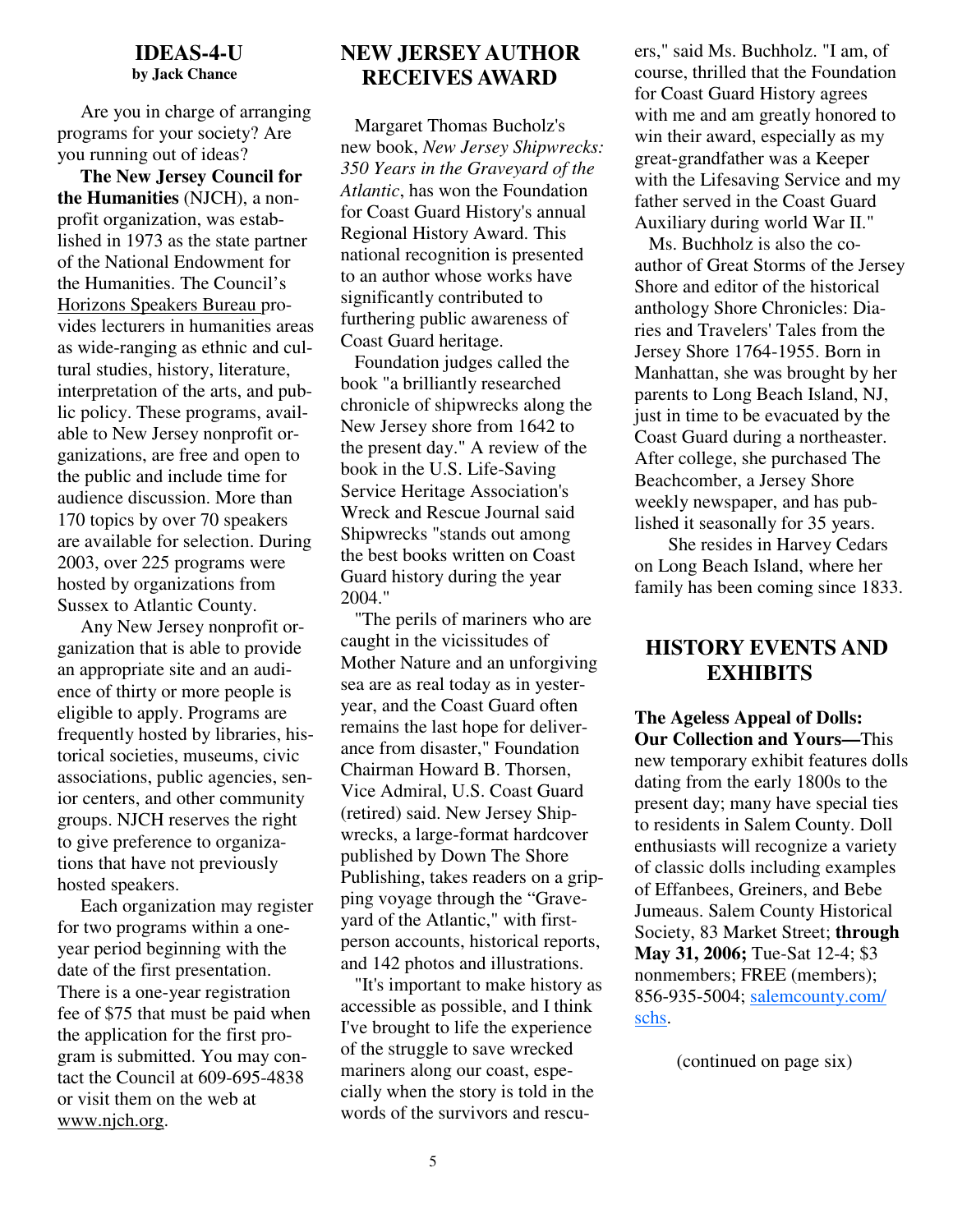**The African-American Experience in Salem County—**The Society will conduct an extensive oral history project related to Salem County's African-American Heritage. Training the interviewers, identifying those willing to share their experiences, conducting video-taped interviews, culminating in a DVD program to be presented in February 2006. Salem County Historical Society, 83 Market Street, Salem; **thru Feb-28-06**; free; call for times: 856-935-5004; salemcountyhistoricalsociety.com.

**Body Wars: Fighting Infection, Staying Healthy—**Takes visitors on a journey of discovery into the world of microbes and the infectious diseases they cause. Along the way, one learns how the body's immune system fights off the microscopic invaders and, most importantly, how to protect it against disease. **The Newark Museum,** 49 Washington Street, Newark; **thru May-30-07;** Wed-Fri 12-5, Sat-Sun 10-5; sugg. donations: \$7; \$3; 973-596-6550; www.newarkmuseum.org

**Rotating and Permanent Galleries—**Quarterly exhibitions by African American artists. Items of cultural and historical significance to the African American community from the permanent collection. **African American Heritage Museum of Southern NJ,** 661 Jackson Road, Newtonville; **Apr-01-06** thru **Jun-30-06;** Tue-Sat 10-4; FREE (donations requested); 609-704-7262; http://www.aahmsnj.org/

**Transit Drivers, Honeymooners, Midwives: Collecting and Telling New Jersey Stories—**"Meet" New Jerseyans who bring New Jersey history to life through objects and documents from the Historical Society's museum and library in this interactive 160th Anniversary Exhibition. **The New Jersey Historical Society,**  52 Park Place, Newark; **thru Aug-31-06;** Tue-Sat 10-5; FREE; 973-596-8500; www.jerseyhistory.org

**Back to the '50s: The Life and Times of Doo Wop Design Exhibit—**This exhibit will display 1950's artifacts from the Doo Wop Preservation League's collection. **Carriage House Gallery on the grounds of the Physick Estate,** 1048 Washington Street, Cape May; **May 26** thru **Sep-03-06;** Mon-Sun 10-4; \$2 (adult); \$1 (child age 3-12); 609-884-5404; www.capemaymac.org

**Salem County Historical Society Quarterly Meeting—**Dolores Pfeuffer-Scherer will present the poems of Mary Burroughs for Women's History Month, during the Society's Quarterly Meeting. **Salem County Historical Society,** 83 Market Street, Salem; **Mar-12-06;** Sun at 1:30 PM; FREE; 856-935-5004; salemcountyhistoricalsociety.com

**In The Good Ole Summer Time: The Evolution of the Swimsuit Exhibit—**This exhibit looks at the changes in swimwear over the decades. See how styles have changed with the times from the wool dresses to the itsy-bitsy bikini. **Tuckerton Seaport,** 120 West Main Street (Rt. 9), PO BOX 52, Tuckerton; **Apr-01** thru **Sep-30-06;** Mon– Sun 10-4:30; FREE (w/admin. to seaport); 609-296-8868; www.tuckertonseaport.org

**Paperweight Fest—**Paperweight dealers and artists will have booths in the Event Center. Sign up for the weekend or come for the day. Special demonstrations in Glass Studio. **Wheaton Village,** 1501 Glasstown Rd., Exit 26, Rt. 55, Millville; **May-19-20-06;** Sat-Sun 10-5; \$10; \$9; \$7; FREE (Children five & under); 800- 998- 4552; www.wheatonvillage.org

**Canal Day at Waterloo Village—**Mules, music, tours of canal sites, rowboat rides on the Morris Canal; Waterloo Village, Waterloo Road, Stanhope (Exit 25 from I-80); **June 10-06**; free with admission to the village; 11-4; www.waterloovillage.org or www.CanalSocietyNJ.org.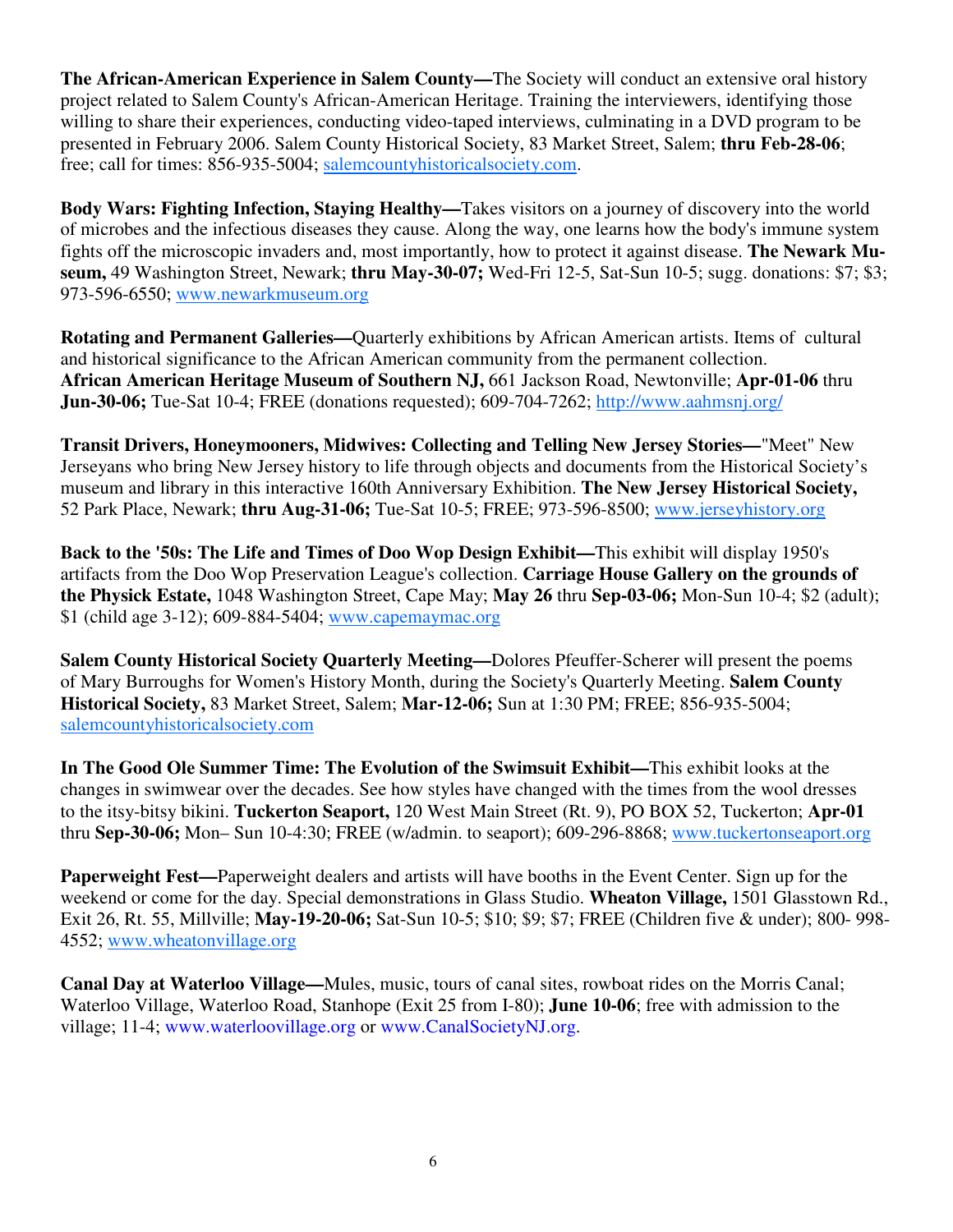# **ANNUAL PUBLICATION AWARDS PROGRAM**

 The League of Historical Societies of New Jersey announces the **ANNUAL PUBLICATION AWARDS PROGRAM** and invites its member organizations to submit entries. Awards will be given for works published in the year 2005, in the following categories:

> BOOKS, PAMPHLETS, NEWSLETTERS, JOURNALS, CALENDARS, and MEDIA (AUDIO CASSETTES/CDs, VIDEO CASSETTES/DVDS)

 For works published in 2005, awards will be presented at the League meeting in **March 2006**. Deadline for submission of entries: **JANUARY 31, 2006.** Send entries to: **Publication Awards Committee, League of Historical Societies of NJ, New Jersey Historical Society, 52 Park Place, Newark, NJ 07102**. There is no application form; just send a brief cover letter.

 For further information, contact Linda Barth, Administrator, LHSNJ, at 908-722-7428, barths@att.net, 214 North Bridge Street, Somerville, New Jersey 08876. Please DO NOT send entries to this address.



# **SPOTLIGHT ON OUR MEMBER ORGANIZATIONS**

With our members spread across the state, many of us are not familiar with the organizations in regions far from our own. Beginning with this issue, we will spotlight our members, so that others may learn of their mission and accomplishments.

 The League has five member organizations that begin with the word "Union." Let's get to know them and what makes each distinct. Two have the exact same name: **Union Township Historical Society**.

 Located in **Hunterdon County**, near Clinton, this western Union Township was named for the old Union Forge, a foundry that manufactured cannon balls for the Continental Army during the Revolution. The society has published Rural Recollections, which contains a wealth of information on the history of the township. Several years ago they began a museum in the former municipal building on Perryville Road. One of the prized items is a piece of iron from the old forge. You may contact the society at Union Township Historical Society, 140 Perryville Road, Clinton, NJ 08809; 908-638-5982.

 The other **Union Township Historical Society,** located in **Union County**, focuses on the area originally known as Connecticut Farms. Each year on June 7th the society sponsors Hannah Caldwell Day; public school students are invited to spend the afternoon learning about the Rev. James and Hannah Caldwell, who lived in the parsonage during the Revolutionary War. The group, founded in 1957 to save the Caldwell Parsonage, has collected many artifacts, including over 1000 photos, furniture, and clothing, depicting the township's history. You may contact the society at the Caldwell Parsonage, 909 Caldwell Avenue, Union, NJ 07083; 908-687- 7977; caldwellparson@aol.com.

 The **Union County Historical Society**, as its name suggests, studies and preserves the history of Union County. Organized in 1869, the society shares the historic Hanson House with the Cranford Historical Society. The society publishes a newsletter and sponsors six meetings a year, featuring speakers and topics of historical interest. The society works closely with the Union County Division of Cultural and Heritage Affairs in presenting the annual "Four Centuries in a Weekend" program. You may contact the Union County Historical Society at 38 Springfield Ave, Cranford, NJ 07016; 908-276-0082. The Hanson House is open Tuesday through Thursday from 9:00-noon.

 Working hand in hand with the county society is the **Union County Division of Cultural and Heritage Affairs**, headquartered in Elizabeth. This division of county government creates, supports and encourages programs that promote public interest and participation in the arts, history and culture. Among these is the very popular "Four Centuries in a Weekend." This annual event, held on the third weekend in October,

(continued on page eight)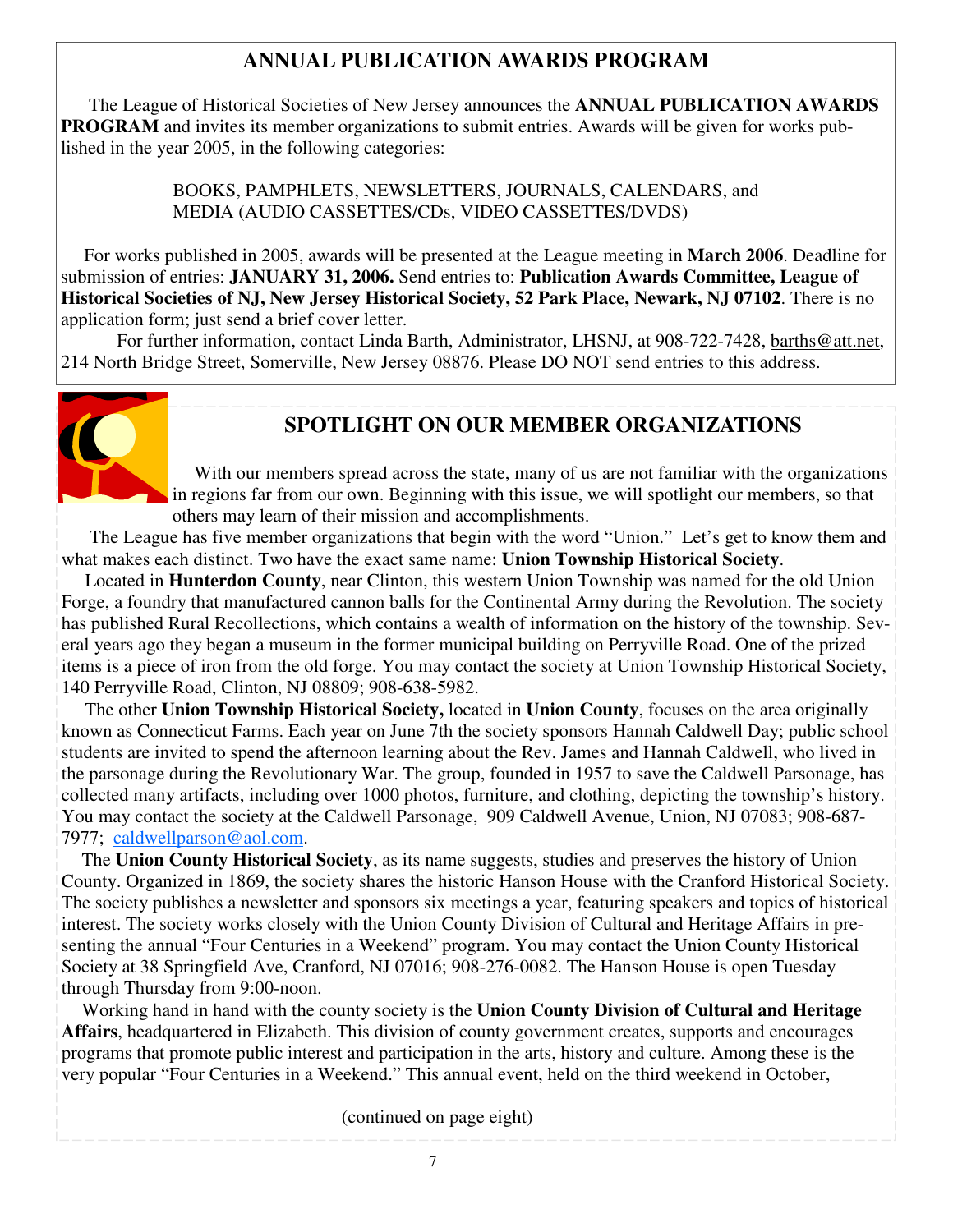#### **SPOTLIGHT ON OUR MEMBER ORGANIZATIONS (continued from page seven)**

features twenty-three historic sites and museums that all open and charge no admission on that weekend. The division administers two grant programs to support history projects. You may contact the Division of Cultural and Heritage Affairs at 633 Pearl Street, Elizabeth, NJ 07202; 908-558-2550; www.unioncountynj.org/cultural/index.htm; culturalinfo@ucnj.org.

 Organized in 1973, the **Union Landing Historical Society,** in Monmouth County**,** preserves and studies the history of Brielle and its environs. The society has restored and documented the Osborn Family Burial Ground on Holly Hill Drive, established the 9-11 Memorial Garden on Riverview Drive, and placed markers at various historical sites in Brielle. Field trips, school programs, library displays, and an annual Antiques Roadshow are among the many activities of this busy group. Other annual events include the society's Old Fashioned Sarsaparilla Sale at Brielle Day and the October Harvest Home Dinner. The Union Landing Historical Society meets throughout the year at the Curtis House on 644 Union Lane. You may contact the society at P.O. Box 473, Brielle, NJ 08730; 732-223-9584; www.briellehistory.org.

### **UPCOMING LEAGUE MEETINGS**

| Hopewell Valley Historical Society, Mercer County  |
|----------------------------------------------------|
| Closter Historical Society, Bergen County          |
| Longport Historical Society, Atlantic County       |
| Highlands Historical Society, Monmouth County      |
| Northern Region-TO BE ANNOUNCED                    |
| Long Beach Island Historical Society, Ocean County |
|                                                    |

We encourage your society to host a future League meeting. If you would like this opportunity to showcase your site, just contact Linda Barth, 908-722-7428, barths@att.net, and she will put you in touch with the regional vice-president for your area.

#### **We look forward to visiting YOUR town some day soon.**

#### **Survey of County-wide Historical Societies in New Jersey**

 Ever wonder how county-wide historical societies compare and contrast in New Jersey? Rachel Rodgers, Museum Curator/Executive Director of the Cape May County Historical & Genealogical Society, designed and implemented a survey of county-wide historical societies as coursework towards a Master of Arts degree in Museum Education at The University of the Arts, Philadelphia.

 Of the twenty-one counties in New Jersey, eighteen have "county-wide" historical societies that collect and interpret objects and documents from within the county's geographic boundaries. The goal of the survey was to answer the question, "Who are the visitors/patrons of county-wide historical societies in New Jersey and do programs, services and initiatives aid in increasing their numbers?" The survey compares New Jersey countywide historical societies with regard to programs/services, visitation, background, staff/volunteers and governance/finance.

 The sixteen participating societies were Atlantic, Bergen, Burlington, Cape May, Cumberland, Gloucester, Hunterdon, Middlesex, Monmouth, Morris, Ocean, Passaic, Salem, Somerset, Union and Warren Counties. The survey's details the similarities and differences between the county-wide historical societies in the state, draws conclusions, and makes suggestions and recommendations for further research. Anyone involved in a historical society, large or small, may find the results and comments interesting and pertinent.

 If you are interested in receiving a copy of the survey's conclusions (emailed or hard copy), please contact Rachel at rachierodg@yahoo.com or 609-465-3535.